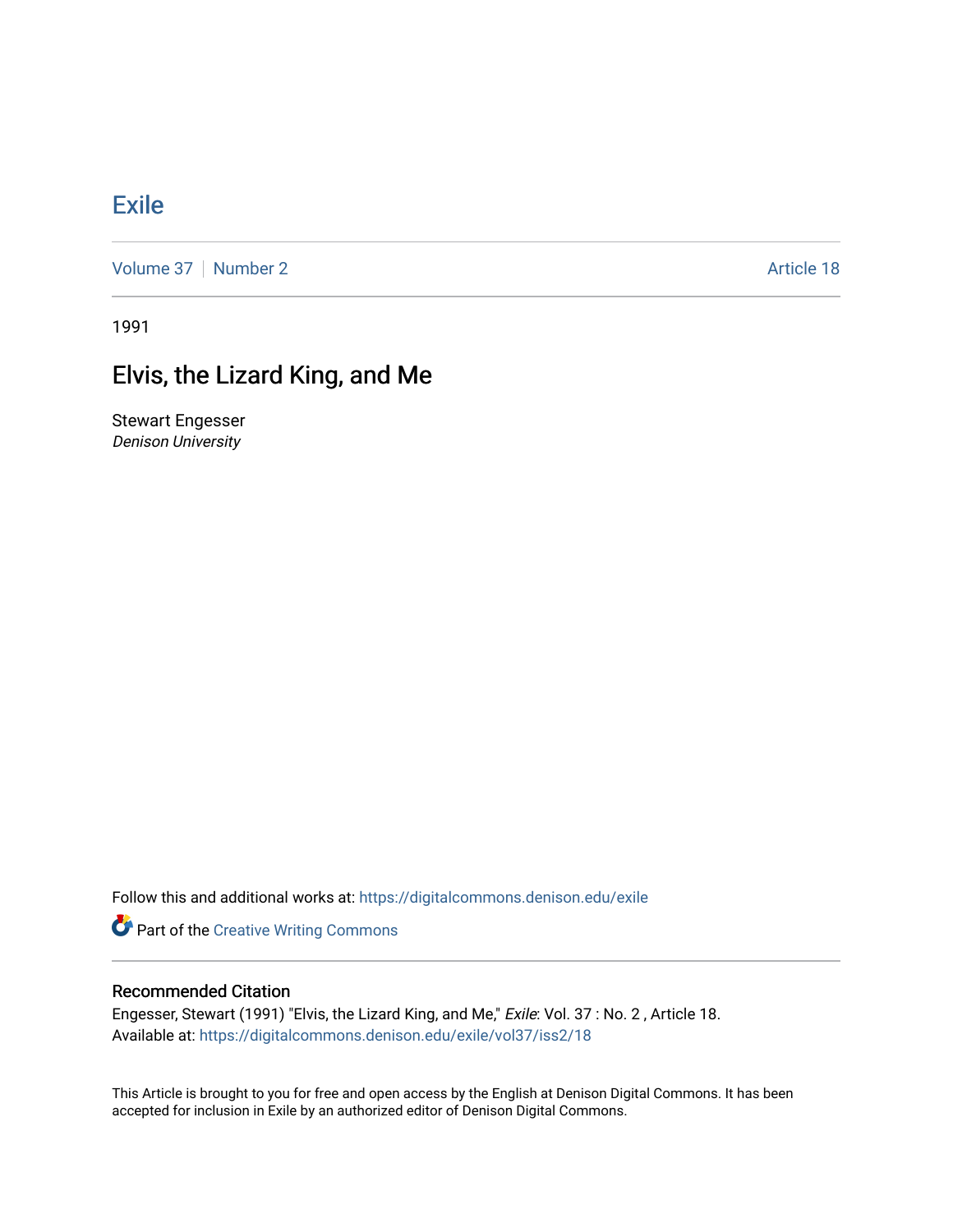## **Elvis, The Lizard King, And Me**

As the freezing North Dakota wind tore at the cheap aluminum siding outside and the jukebox tiredly played "Candy Colored Clown" by Roy Orbison, I came to believe that the two middle aged men sitting next to me were more than just drunken, unemployed factory workers looking to kill their downs with liquor. The lights were dim, and the drone of conversation mixed with the lilting music drifting out of the juke made it hard to hear what they were saying, but as I lit a cigarette and snuck a look at them, I just knew they were different. Factory workers don't dress in sequined suits or leather pants. Then, as I sat and nursed my beer, I caught enough of their conversation to confirm my suspicions: sitting next to me at the bar, in a cheap dive in the middle of North Dakota, were none other than Jim Morrison and Elvis Presley.

It took me several minutes to work up the courage to enter their conversation. But finally, as both long-lost legends lifted their whiskies to their lips, I leaned over and whispered, "Nice to see you gentlemen are still around."

Elvis, sitting nearest to me, casually set his drink back down and turned to face me. His proud cheekbones were flushed with alcohol, and his thick upper lip rose in the patented Elvis sneer. He whispered back in a slurred Southern drawl.

"Well now, boy, I don't believe we've ever met before .... why don't you be a smart little boy and turn around and forget .... forget this, boy. "

As The King's speech trailed off, Jim leaned around him and stared into my eyes.

"Yeahhhhhh ...... mmmmmm .... alright ..... alright .... listen to the King ..... royal blood speaks wisdom's words, in this dark exile . . . . . yeah ..... "

As Jim turned away and began mumbling to himself, I desperately tried to come up with a way to win these guys over, to let them know I wasn't like all the vipers and leeches who had driven them to self abuse and finally this cruel exile  $\dots$ . I was like them! I, too, had come to this High Plains Wasteland to escape the clutches of the anonymous hords . . . .

I, too, had run away from a world that tried to limit me and rape my soul ... On a dismal day in January I had finally thrown up my hands and walked away forever from the frenzied demands of my customers, abandoned the McDonalds on West Main of which I was assistant manager, and headed for the open skies of the Great American West. But how could I ever convince these mythic Gods of music that I was with them? How could I convince them to let me hang with them?

"Would you gentlemen like to, uh, get a bottle of tequila and find some women? I know one who lives out on Odessa, she wears her jeans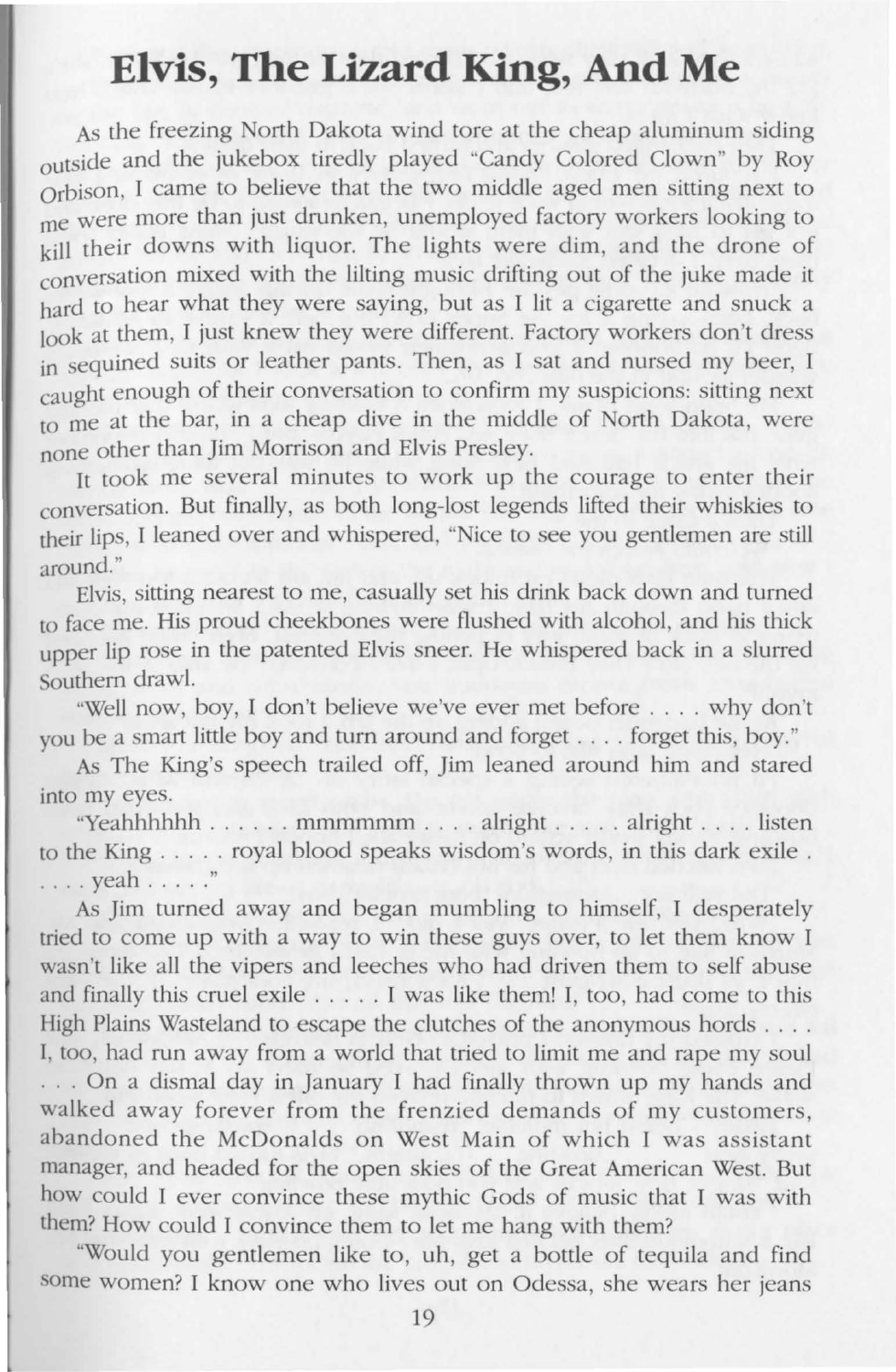so tight they look they were just painted right on her, and I tell you, she's got the body for em, too, and I know she'd just love to see you, if you know what I mean . . . "

They exchanged glances and turned back to their drinks.

I scoured my brain, trying desperately to think of something else these living idols would want to do. I began to sweat; to be this close and not get to hang out with them would be too much.... how could I win them over? I decided to change tack.

"How about some peyote? I bought some off this Indian a few weeks back; been saving it for the Super Bowl but hell, it's there to be taken, right? I'd be honored if you gentlemen would eat it with me....We could wander around in the hills and, uh...."

My brain went blank. I remembered reading somewhere that Jim had gone out into the desert once and eaten peyote, but I couldn't remember what the article had said he'd done while he was out there...something about looking for something.....

Then it came to me.

"We could search for visions!"

This time Elvis didn't even look up, and Jim just let out a low sigh **and**  ran a hand through his hair. I was blowing it. As I wracked my brain, trying to think of some way of getting their interest, Elvis raised his hand for the bill. No ! They couldn't just leave ! I'd never be able to live with myself.

As the bartender began adding up the tab, I took my last shot.

"Hey....you guys like to bowl?"

I'd remembered seeing a special story on "A Current Affair" about deceased rock stars' favorite sports, and both Elvis and Jim's had bee bowling. As my words settled on their ears, I hoped I was in.

Elvis lurched over and his hot breath steamed up my glasses.

"Did ya'll say .. . somethin' "bout bowlin', boy?"

"Why, yes, Mr. Presley, yes I did." I replied. "Would you and Mr. Morrison like to go bowling with me at Earl's Bowlerama? The shoes are free if ya drink a six-pack .... it's a really, uh, cool place .... it's **<sup>g</sup>** twenty lanes!"

I crossed my fingers, I prayed to God in heaven . . . . please say yes! Please come bowling with me! I prayed so hard my hands began to shake. The King turned to Jim and relayed my offer. Time stood still.

Finally I heard Jim mumble "Yeahhhhh . . . . . pretty good . . . . . . pretty neat . . . . . . bowling . . . . . alright." Elvis turned back to me and said "Alright, boy, let's us and you do a little bowling. "

I could hardly believe it. My heart sang, my kness went liquid; I **felt**  like a school kid after his first kiss. Me ! Going bowling with Elvis and Jim Morrison!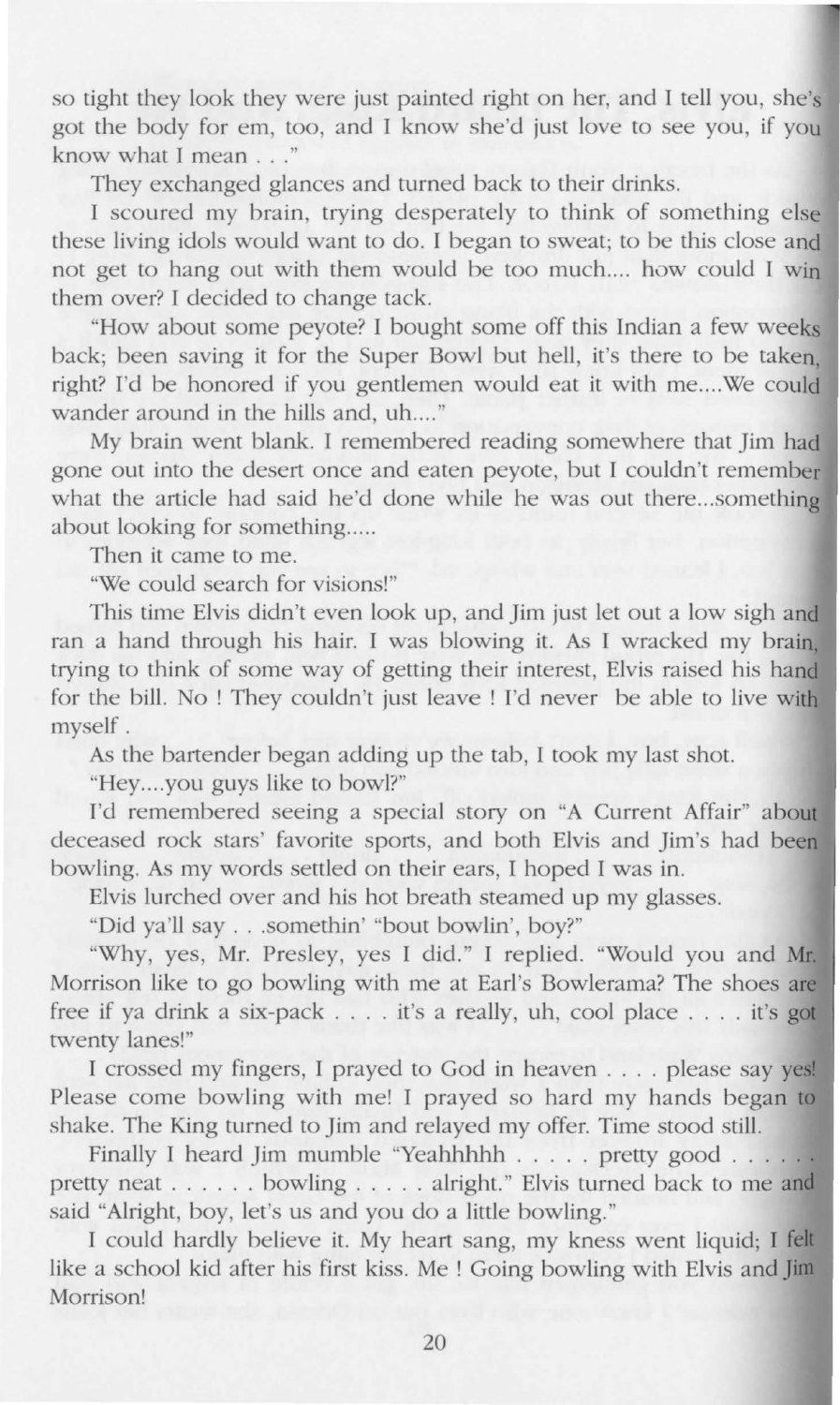Elvis and Jim stood up. I told them I'd pay their bill and meet them out front, and they staggered off to the men's room. I dropped a twenty on the bar, lit another cigarette, and went out to warm up my Chevette, whistling "L.A. Woman". After about ten minutes I began to worry . . . . did they slip out the back or something? Just then the door to the bar opened and out they staggered. Jim was waving something that looked like a cable guide in the King's face and I heard him say something about driving before Elvis told him to shut up and get in the car. I smiled, still unable to believe what was happening, and as they piled in I silently thanked God for hearing my prayer.

We drove in silence for a minute, the two exiled superstars staring out into the night. As I took a left onto Hyacinth Street, I asked them how long they'd been living in North Dakota.

"I've been here since I left Paris in '71." replied Jim. "All that .... acid ... .all that fast living, man ... . all those vultures waiting to feed on carrion flesh, man ... Man, Rimbaud was right, man. I had to quit the scene and get back down to the world, you dig? ... like the golden rose comes with golden thorns, man, and yeahhhh . .. ... yeah ..... so I took the highway to the end of the night and ended up here, and now I ride the harvest of my dark funeral parade, man".

Elvis reached up from the front eat and hit Jim on the shoulder.

"Fuck you, Morrison, you little pansy. You don't know the first thing about trials and tribulations, you goddamn hippie freak long-haired communist bastard!"

Morrison laughed, reached back and gave the King a playful powerflick to the nose.

··vengeance is sweet, man ... Do not anger the man who rides with snakes....you'll get bitten and swell to twice your size, yeah....yeah"

"I was in the goddamn army, you little pinko!" bellowed the King. "I went and put my life .... my life ... oh god ... "

Elvis started coughing. "Pull over . . . oh god . . . . I'm gonna be sick . . . ."

I quickly swerved the car to the shoulder, but it was too late. Elvis let fly right in the back seat, his near-holy vomit splattering all over the vinyl seat. But I didn't mind. After all, this was The King!

I got a rag from under the seat, and as Elvis opened the door and fell out, sucking in the cool night air, I smiled. Not many can say they've had the honor of cleaning up Elvis Presley's vomit. As I got down on my knees and wiped up the glorious mess, I made a vow to never wash the towel again.

After Elvis collected himself and I had cleaned up the car, I started her up, pulled off the shoulder, and began to head for the bowlerama again.

"Hey, boy .... to hell with the goddamn bowling. Lets go to our place and watch cable. "whispered the pasty-faced Elvis from the backseat.